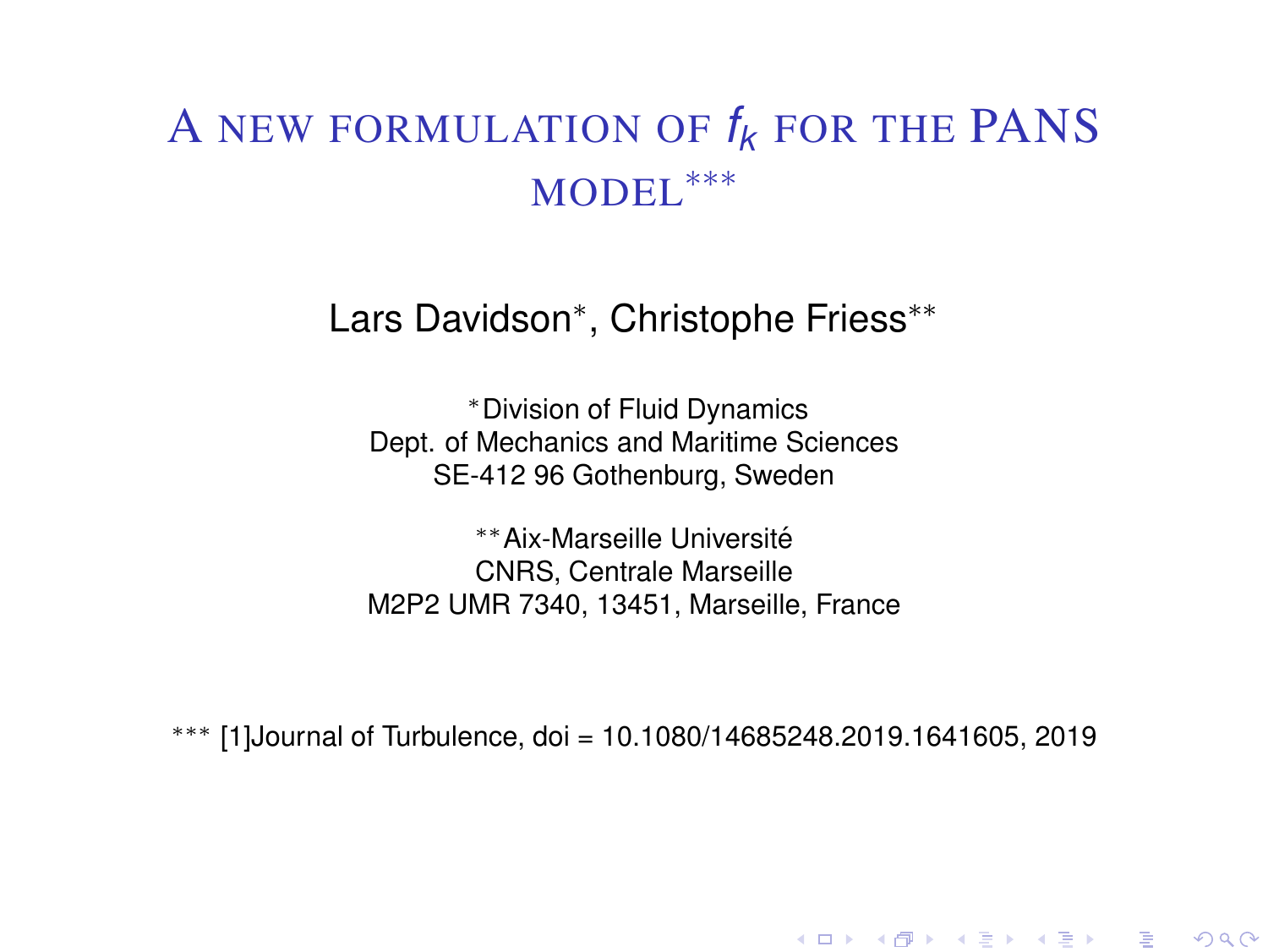<span id="page-1-0"></span>DES VS. PANS

**DES** 

 $C^k = P^k + D^k - \psi \varepsilon$  $C^{\varepsilon} = C_{\varepsilon 1} \frac{\varepsilon}{k}$  $\frac{\varepsilon}{k}P^k+D^\varepsilon-C_{\varepsilon 2}\frac{\varepsilon^2}{k}$ *k*  $\psi = \mathsf{max}\left(1, \frac{K^{3/2}/\varepsilon}{C_{DE\mathsf{S}}\Delta_{\mathsf{max}}}\right).$ 

 $C^k = P^k + D^k - \varepsilon$  $C^{\varepsilon} = C_{\varepsilon 1} \frac{\varepsilon}{k}$  $\frac{\varepsilon}{k}P^k + D^{\varepsilon} - C^*_{\varepsilon k}$ ε2  $\varepsilon^2$ *k*  $C_{\varepsilon2}^* = C_{\varepsilon1} + \frac{f_k}{f_k}$  $\frac{r_{\kappa}}{f_{\varepsilon}}(C_{\varepsilon2}-C_{\varepsilon1})$  $f_{k,obs} = \frac{k_{model}}{k_{model}}$  $\frac{R_{model}}{k_{model} + k_{res}}, \quad f_{\varepsilon} \simeq 1$ PANS www.tfd.chalmers.se/~lada \*Division of Fluid **CHALMERS** Workshop March 2020 2/7

 $\Omega$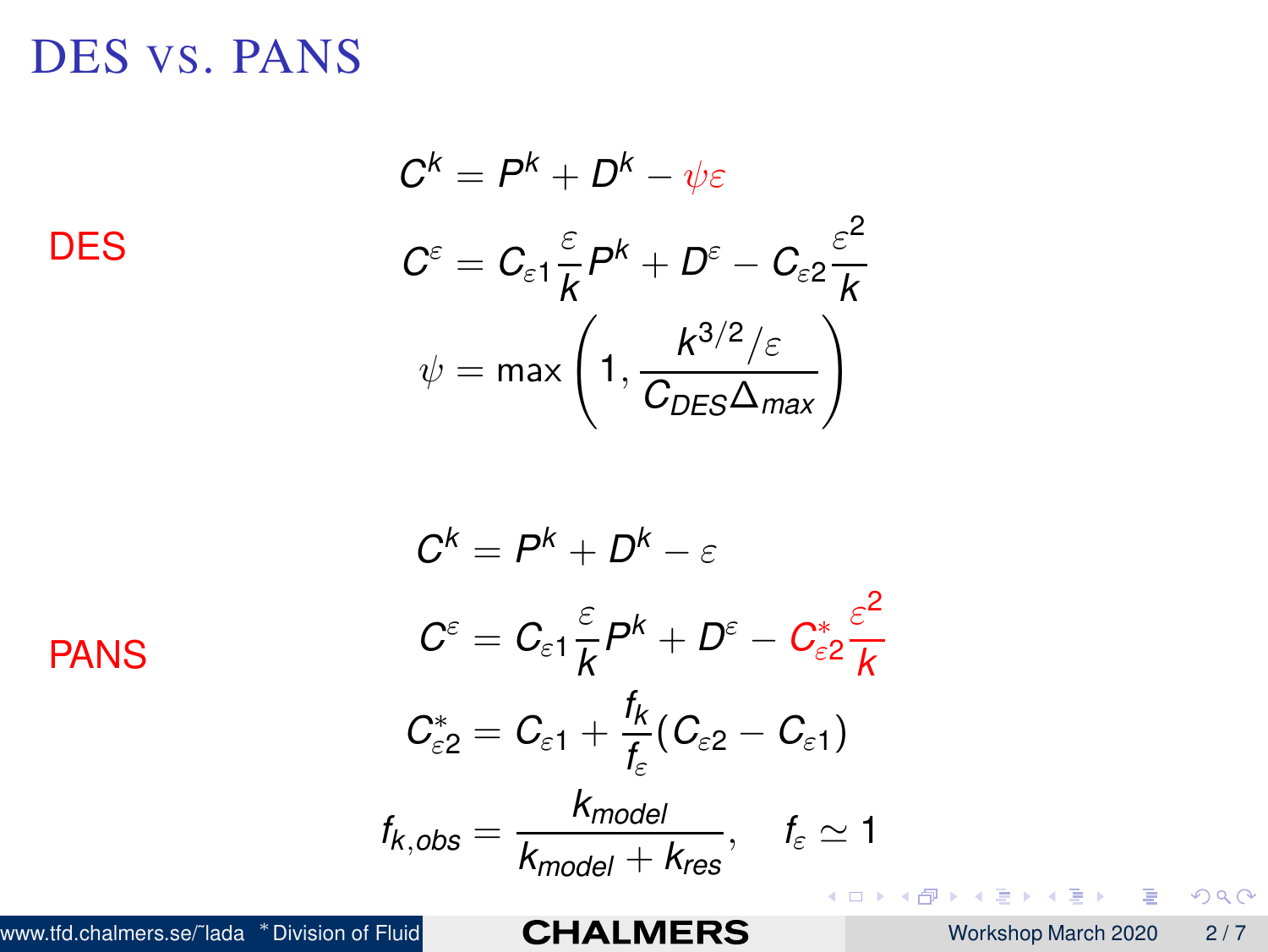<span id="page-2-0"></span>

 $2980$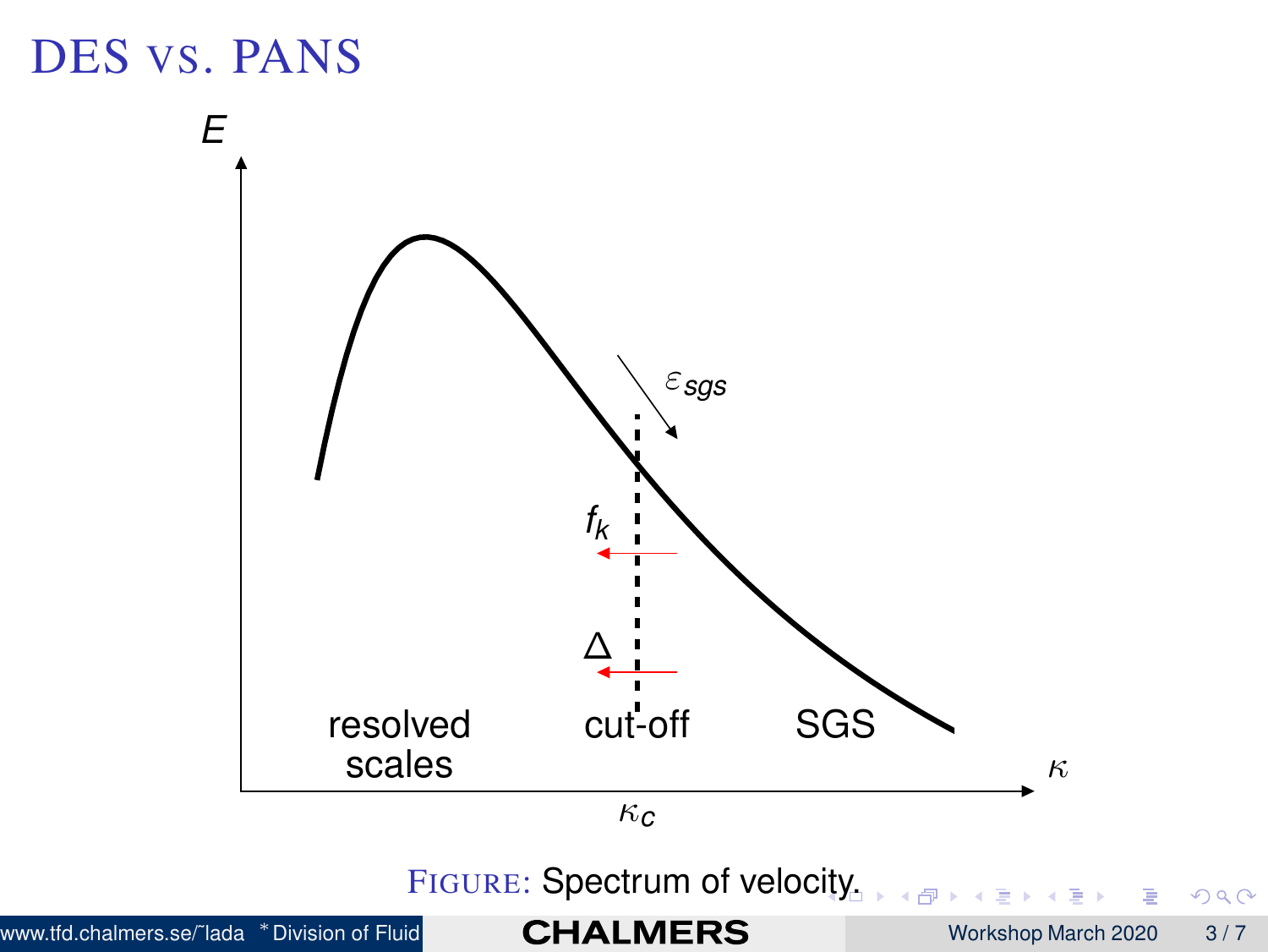DES AND PANS I

$$
C^{k} - D^{k} \simeq C^{\varepsilon} - D^{\varepsilon} \simeq 0, \quad \gamma = \frac{P^{k}}{Sk}, \quad S = (2\bar{s}_{ij}\bar{s}_{ij})^{1/2}, \quad T = \frac{k}{\varepsilon}
$$

$$
\psi = \max\left(1, \frac{k^{3/2}/\varepsilon}{C_{DES}\Delta_{max}}\right), C_{\varepsilon 2}^{*} = C_{\varepsilon 1} + \frac{t_{k}}{t_{\varepsilon}}(C_{\varepsilon 2} - C_{\varepsilon 1})
$$

◮DES

$$
\blacktriangleright
$$
 PANS

$$
TP^{\varepsilon} - P^k = TC_{\varepsilon 2}^* \frac{\varepsilon^2}{k} - \varepsilon \Rightarrow
$$

$$
\gamma (C_{\varepsilon 1} - 1)Sk = (C_{\varepsilon 2}^* - 1)\varepsilon
$$

Differentiation yields:

$$
\frac{\delta \gamma}{\gamma} + \frac{\delta S}{S} + \frac{\delta k}{k} = \frac{\delta C_{\varepsilon 2}^* \varepsilon}{(C_{\varepsilon 1} - 1)\gamma Sk}
$$

$$
= \frac{\delta C_{\varepsilon 2}^*}{C_{\varepsilon 2}^* - 1}
$$

$$
TP^{\varepsilon} - P^{k} = TC_{\varepsilon 2} \frac{\varepsilon^{2}}{k} - \psi \varepsilon \Rightarrow
$$

$$
\gamma (C_{\varepsilon 1} - 1) Sk = (C_{\varepsilon 2} - \psi) \varepsilon
$$

Differentiation yields:

$$
\frac{\delta \gamma}{\gamma} + \frac{\delta S}{S} + \frac{\delta k}{k} = -\frac{\delta \psi \varepsilon}{(C_{\varepsilon 1} - 1) S k \gamma}
$$

$$
= -\frac{\delta \psi}{C_{\varepsilon 2} - \psi}
$$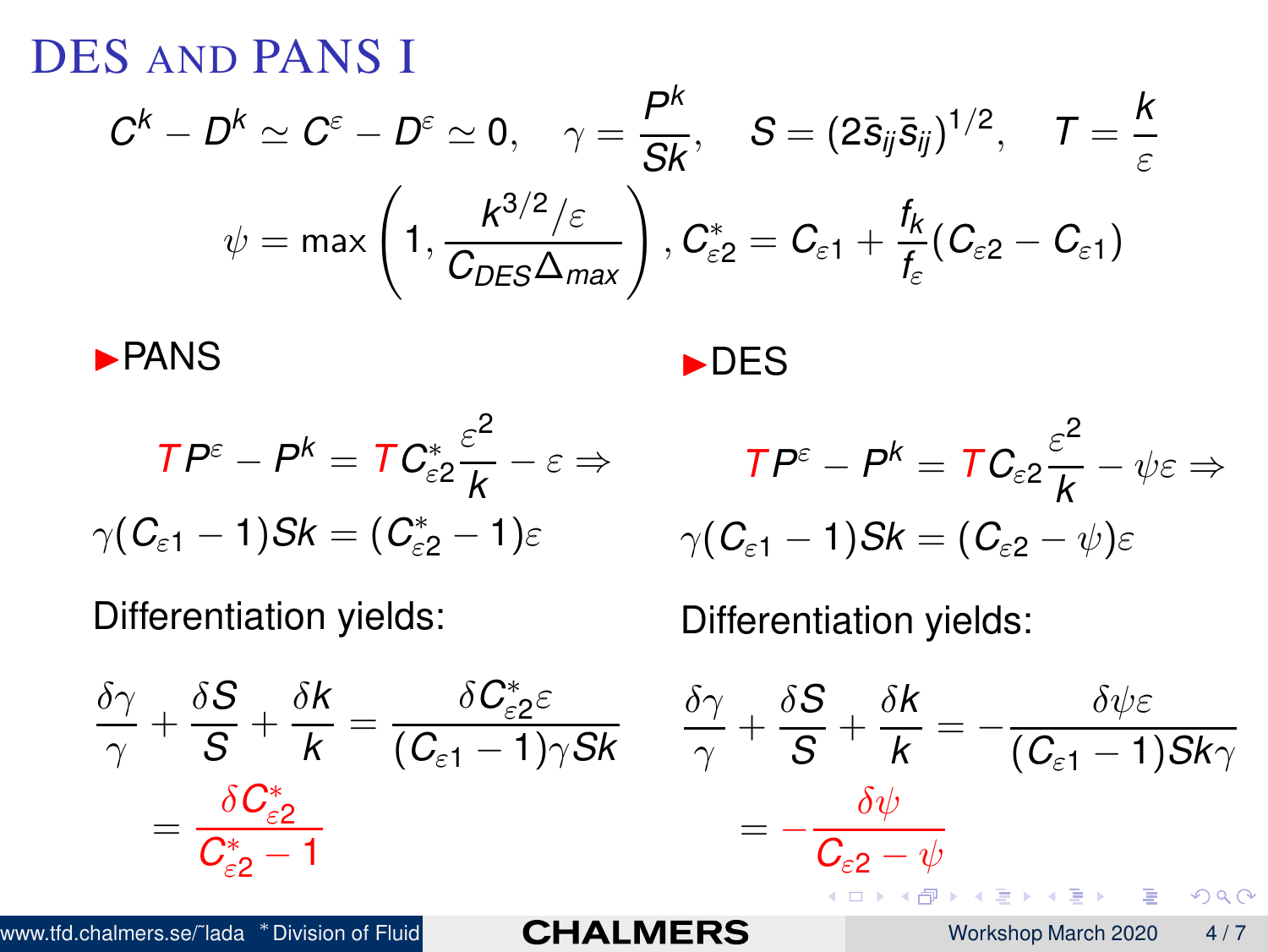### <span id="page-4-0"></span>DES AND PANS II

◮

$$
\frac{dC_{\varepsilon2}^*}{C_{\varepsilon2}^*-1}=\frac{-d\psi}{C_{\varepsilon2}-\psi}
$$

Integrate from RANS ( $\mathcal{C}_{\varepsilon 2}$  and  $\psi =$  1) to LES ( $\mathcal{C}_{\varepsilon}^*$  $\vec{\varepsilon}_{\varepsilon2}$  and  $\psi$ ) conditions

$$
\int_{C_{\varepsilon2}}^{C_{\varepsilon2}^*} \frac{dC_{\varepsilon2}^*}{C_{\varepsilon2}^*-1} = \int_1^\psi -\frac{d\psi}{C_{\varepsilon2} - \psi} \Rightarrow
$$
  

$$
\ln\left(\frac{C_{\varepsilon2}^*-1}{C_{\varepsilon2}-1}\right) = \ln\left(\frac{C_{\varepsilon2} - \psi}{C_{\varepsilon2}-1}\right)
$$

►By using the expression for  $C_{\varepsilon2}^*$  with requirement 0  $< f_k \leq 1$  we get

$$
f_k = \max\left[0, \min\left(1, 1 - \frac{\psi - 1}{C_{\varepsilon 2} - C_{\varepsilon 1}}\right)\right], \quad \psi = \max\left(1, \frac{k^{3/2}/\varepsilon}{C_{DES}\Delta_{max}}\right),
$$

 $\Omega$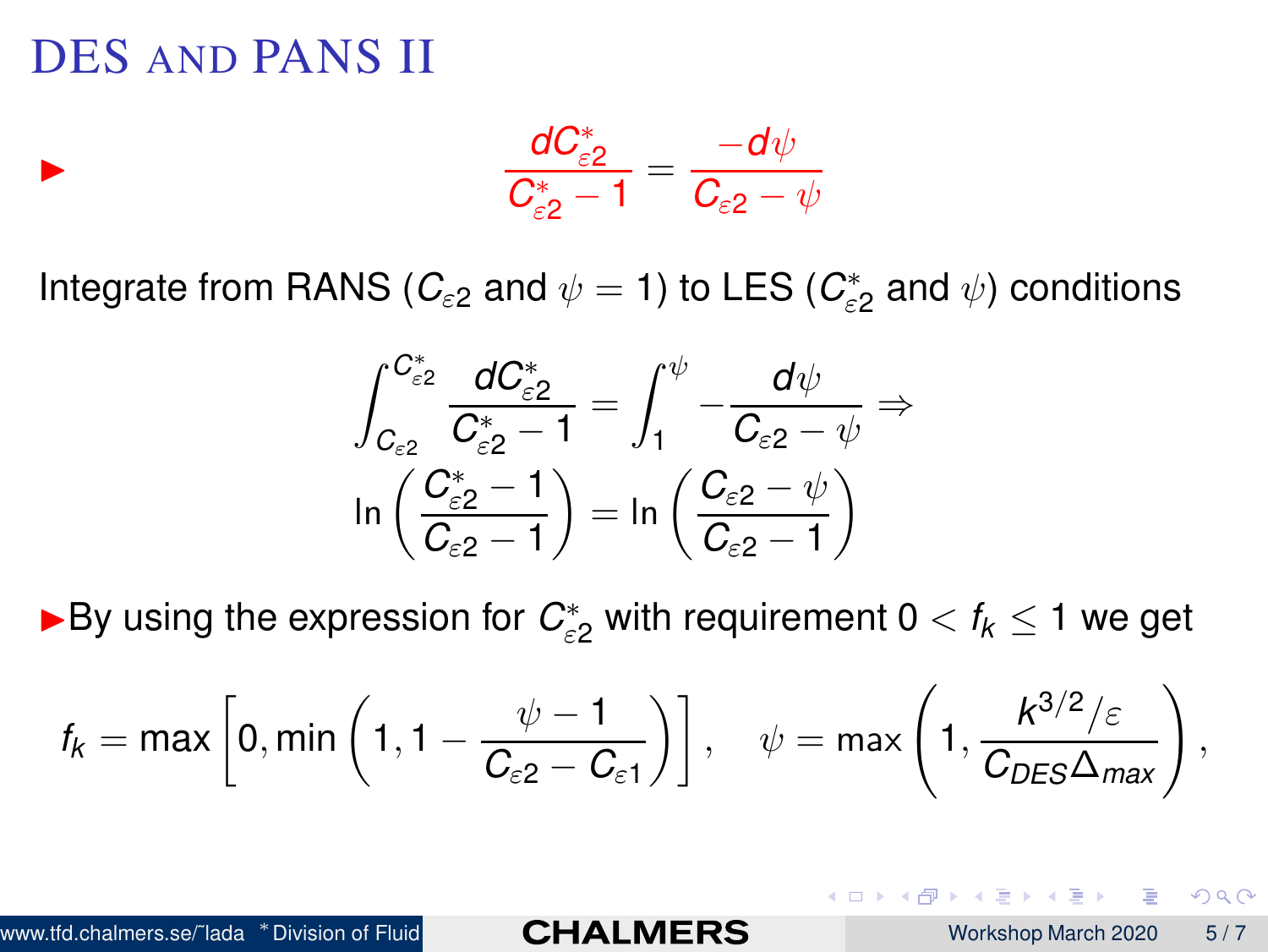#### **CONCLUSIONS**

- We have validated the new PANS in channel flow, hill flow and hump flow
- It gives much better results than the old PANS model
- It gives very similar results to the DES model  $\bullet$
- Advantage of the new PANS model vs. the DES model
	- ► The PANS model is based on a rigorous derivation whereas DES is based on an ad-hoc modification of RANS models
- More recent work: a new model IDD-PANS which is a PANS model that mimics the IDDES model [\[2\]](#page-6-1)

റാ റ